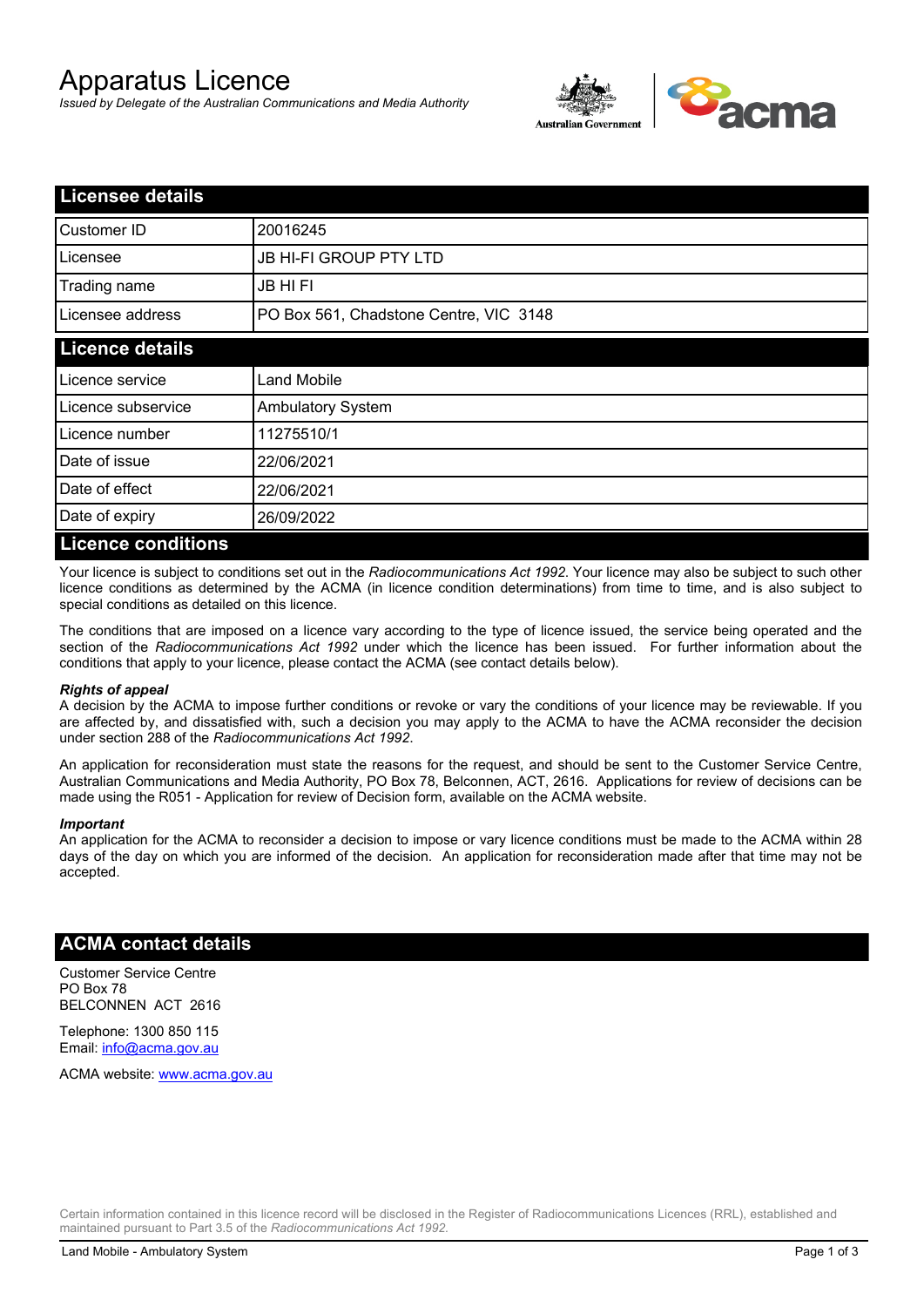## **Advisory Notes applying to licence no.: 11275510/1**

Conditions applicable to the operation of Ambulatory System station(s) authorised under this licence can be found in the Radiocommunications Licence Conditions (Apparatus Licence) Determination and the Radiocommunications Licence Conditions (Land Mobile Licence) Determination. Copies of these determinations are available from the ACMA and from the ACMA home page (www.acma.gov.au).